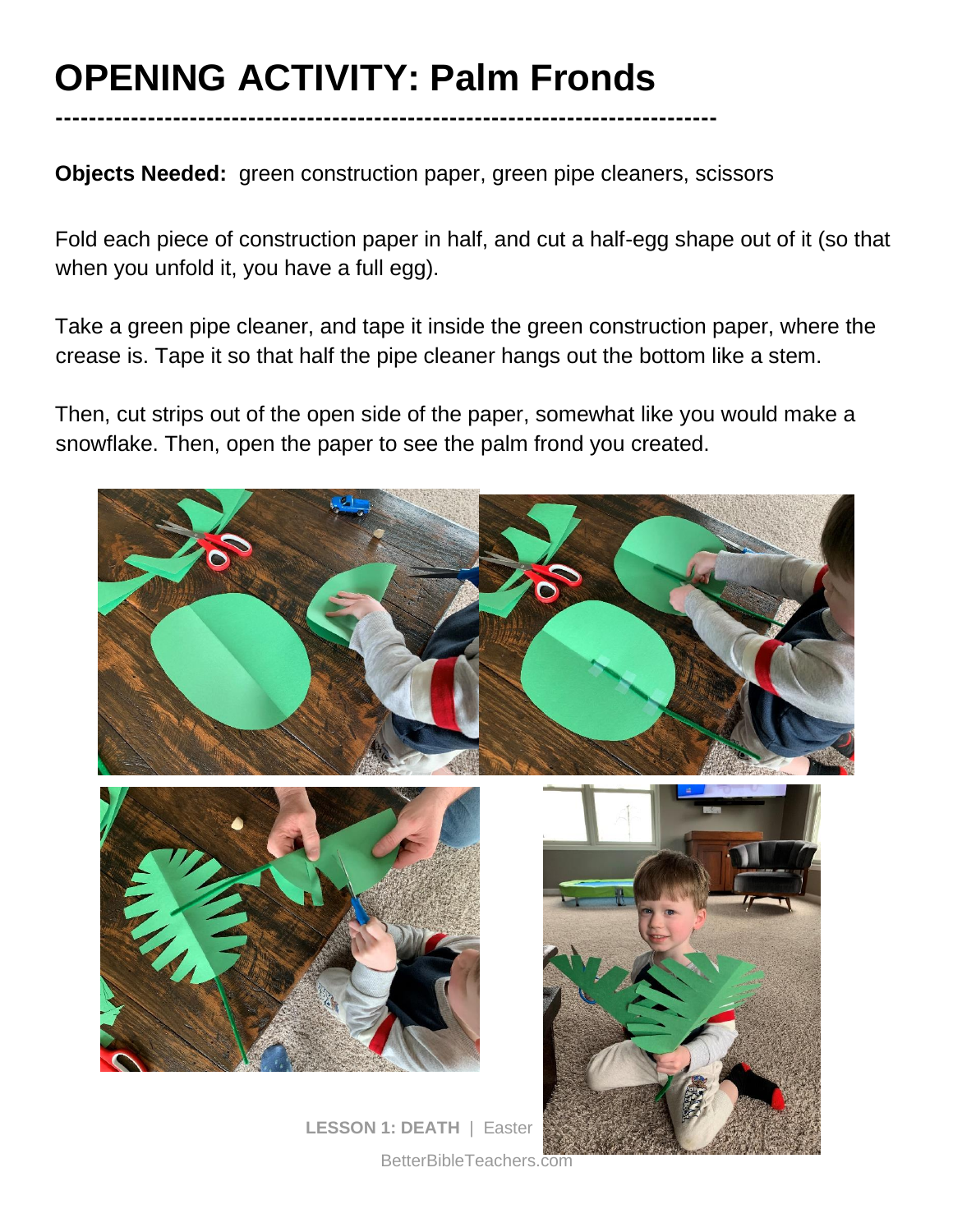### **LESSON SCRIPT**

### **------------------------------------------------------------------------------- MATTHEW 21, 26, 27**

Today's story begins in Matthew 21. In fact, what we are talking about today comes just a few days before Jesus death… so it's kind of a big deal.

------

*As they all approached Jerusalem, they came to Bethphage. It was on the Mount of Olives. Jesus sent out two disciples. He said to them, "Go to the village ahead of you. As soon as you get there, you will find a donkey tied up. Her colt will be with her. Untie them and bring them to me. If anyone says anything to you, say that the Lord needs them. The owner will send them right away.* 

#### Matthew 21:1-3

Okay, so Jesus is on the Mount of Olives, which wasn't like a mountain made out of black olives or anything… it was just the name of the place they were at. Jesus sends two disciples out and tells them to go ahead to a village and find a donkey that's tied up… which is kind of a weird request, right? Can you imagine if your Mom came home and said, "Bobby, I need you to go to the neighbor's and grab a tied-up turtle, thanks!"

Except it was a way bigger deal than you might think. Back in this time, donkeys were important ways to carry things from place to place. Water, goods… even people. They were kind of like cargo trucks before there were trucks, which means… Jesus was basically asking his disciples to go to the next town over and take a car. A super smelly car, but a car!

So Jesus tells them to go grab this tied-up donkey and bring it to Him. And not only the actual donkey, but the baby donkey, too. He wants both donkeys. Now, most of us, if we were told to go take a car from someone's driveway would be a little skeptical, right? You'd probably want to know what to do if someone caught you, right? Well, Jesus tells them not to worry about it, to tell them God needs them, and all will be well.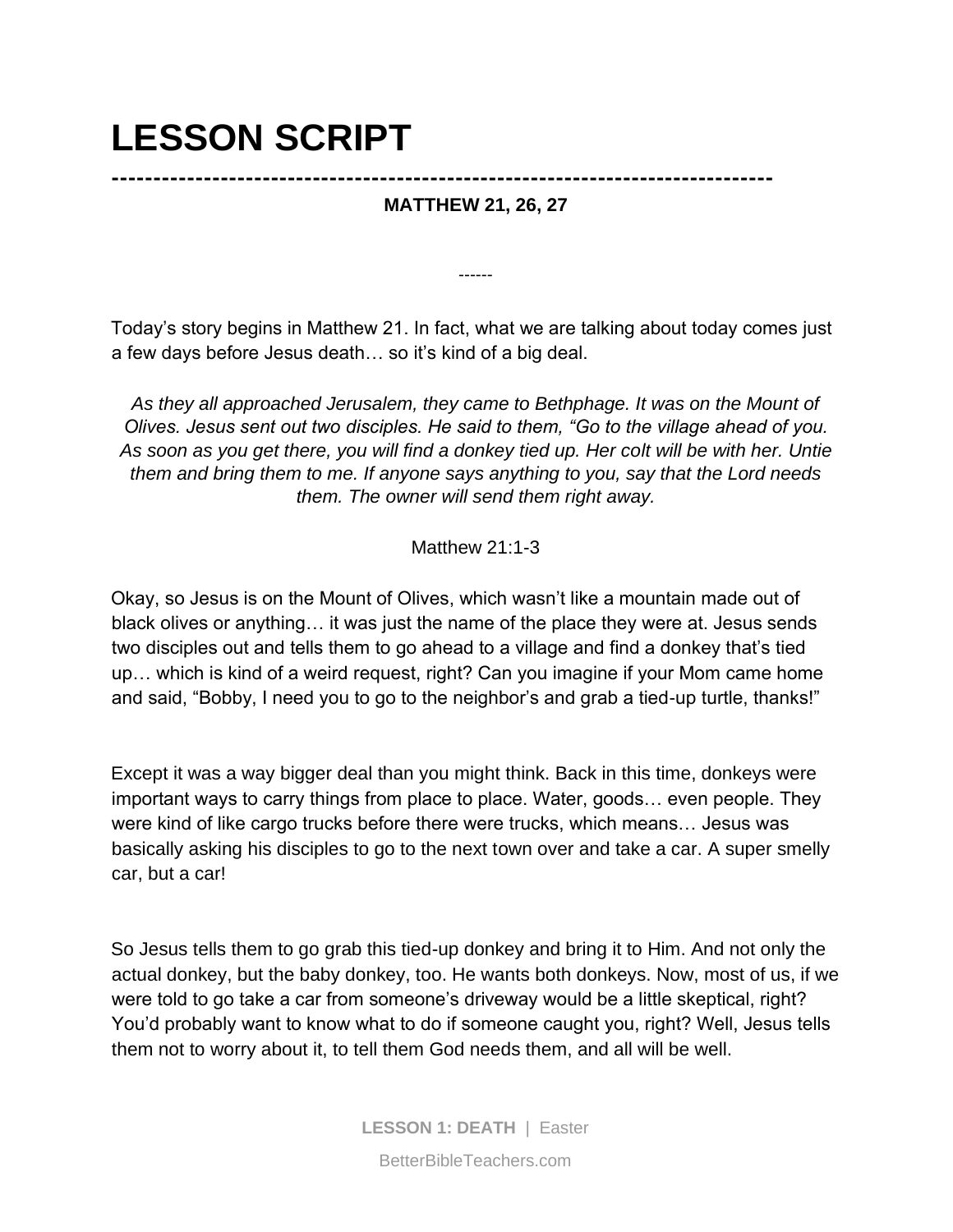Can you imagine if you went into someone's yard, tried to steal their car, and they asked what you were doing, and you said "oh, God needs them!" and they were like, "oh, okay, carry on! Hey, you want a bottled water?"

The disciples went and did what Jesus told them to do. They brought Him the donkey and the colt.

They placed their coats on the animals. Then Jesus sat on the coats. A very large crowd spread their coats on the road. Others cut branches from the trees and spread them on the road.

Notice, that we are talking about a donkey's colt! We aren't talking about an adult donkey, who is super strong! We're talking about a baby donkey! When you were a baby, you couldn't even walk… yet this baby is about to carry the King of the World on his back... That's a lot of pressure for a baby donkey, isn't it?

So the disciples do it. They go to the next town over, they grab the donkey and the colt. They put their coats on them… and a crowd gathered. And all of the crowd had palm branches in their hands.

Some of the people went ahead of him, and some followed. They all shouted,

#### *"Hosanna to the Son of David!" "Blessed is the one who comes in the name of the Lord!" —(Psalm 118:26) "Hosanna in the highest heaven!"*

When Jesus entered Jerusalem, the whole city was stirred up. The people asked, "Who is this?"

The crowds answered, "This is Jesus. He is the prophet from Nazareth in Galilee."

So Jesus rides through the crowd, and everyone starts cheering for Him and waving their palm branches. They're so excited to see Him!

This is how Jesus is greeted in town on Sunday. With people cheering for him, crowds gathering, everyone praising him for being the Son of God, the Messiah, the Savior. These people all hoped that Jesus was going to save them... they just didn't realize the high price that would cost.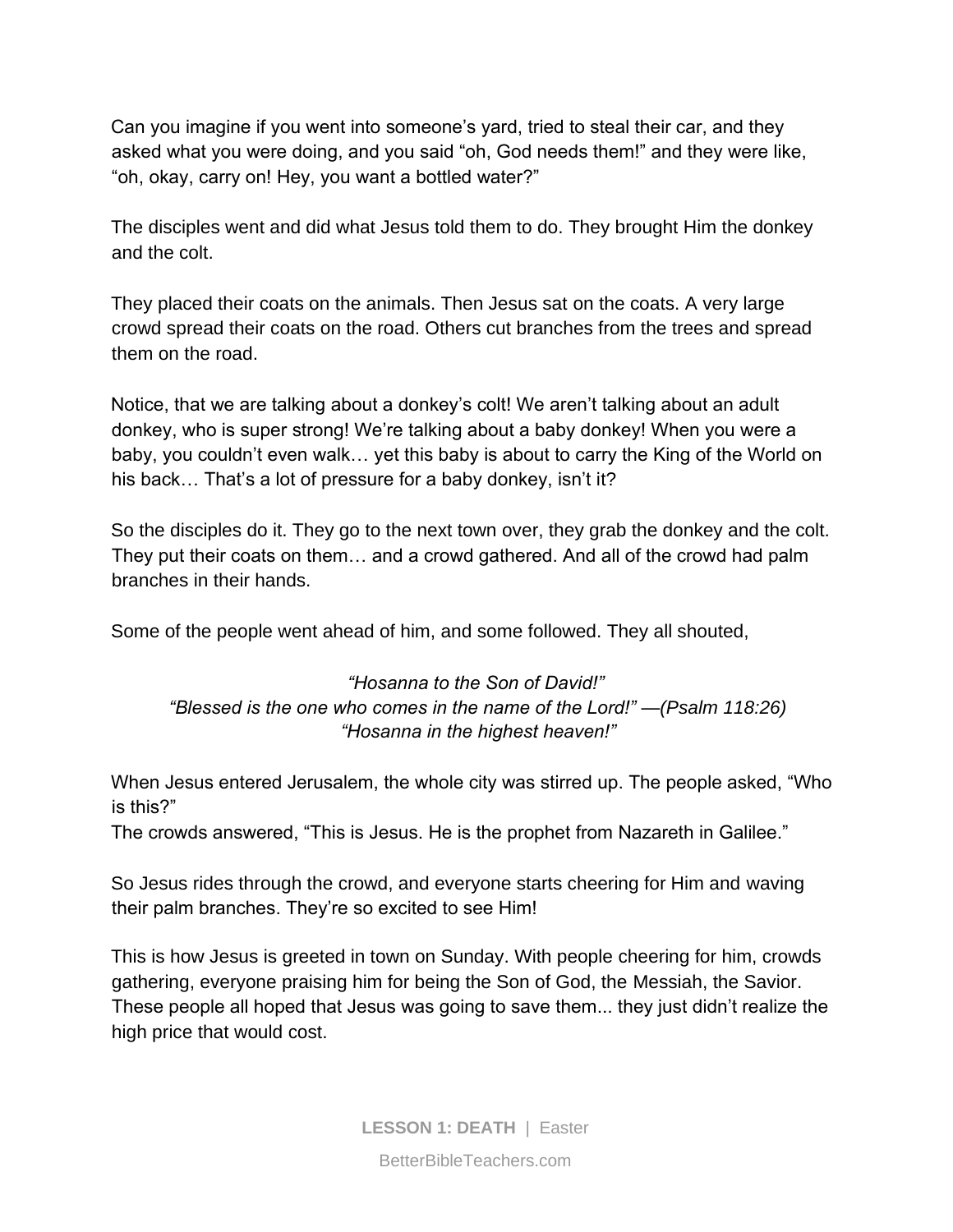Have you ever heard the phrase, "life can change on a dime"? It means that life can change as fast as a coin toss. Which is pretty fast, you know? Well, this is what happens with Jesus. His coin is on heads, as in heads above everyone else. People are happy with him, they love him… And in just a few days, it suddenly flips to tails.

Jesus gathers up his disciples for a special Passover meal. While they were sitting at dinner, Jesus started talking about stuff that probably sounded a little crazy to everyone… He started saying that one of his friends was going to betray him, and that eventually they were going to eat His body and drink His blood.

That very night, one of those people at dinner betrayed Jesus. The important people in the city wanted to arrest Jesus for claiming to be God. And Judas, one of Jesus's friends...well, he decided to make a deal. If the city officials gave him enough money, he'd give them Jesus.

So that night, Jesus was in the garden, and Judas handed Him over… for thirty pieces of silver.

The men arrest Jesus in the middle of the night, and the next morning, they take him to the Governor, a guy named Pontius Pilate. Pilate questions him and then decides he doesn't want to get involved in this decision, so he lets the people decide what he should do to Jesus. He said that he would let one of two men in his custody go, and the other one, he would crucify.

The other choice the people had was a guy named Barrabas, who was a murderer… a really, really famous murderer. Which kind of boded well for Jesus, right? I mean between the guy known for killing people (Barabbas) and the guy known for...well, healing people (Jesus) surely, this is going to end well for Jesus, right?

Wrong.

The people choose to let Barabbas go, and they yell to crucify Jesus.

The soldiers assigned to Jesus make it even worse. They made fun of him, they mock him, and beat Him. But Jesus endured it all, do you know why?

Because He loves you. He knew that we have sin, and that sin rots you from the inside out. Jesus also knew He had the cure for sin, and it would cost him everything.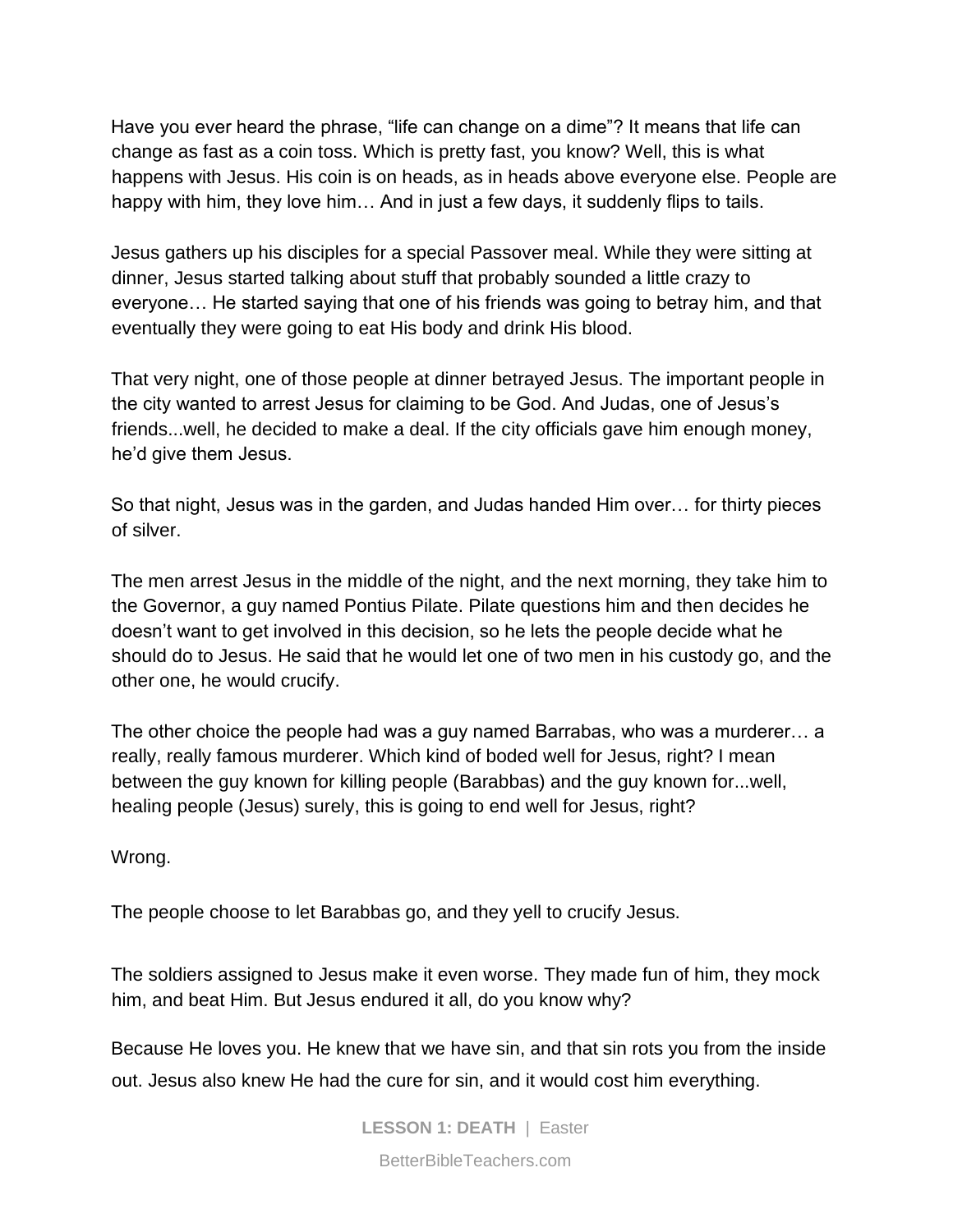When Jesus was led outside and given the cross to carry, He did it. When they whipped him and hurt him and made him bleed, He took it. They nailed him to a cross and let him hang there, hurting. They mocked him, they yelled at him, as he suffered extreme pain. But He endured it because He loved us.

Right before he was about to die, Jesus was in so much pain he screamed out. Listen to what he said:

Jesus called out with a loud voice,

*"Eli, Eli,[\[j\]](https://www.biblegateway.com/passage/?search=Matthew+27&version=NLT#fen-NLT-24149j) lema sabachthani?" which means "My God, my God, why have you abandoned me?"* 

Jesus was in so much pain, it was as if God had forsaken him. He was crying out, He was hurting so much. It wasn't but a few moments later that He died.

When He was on that cross, it was our sin that was hurting Him. Our sin made Him feel so far apart from God that He felt forsaken and abandoned… but He took it on willingly. Jesus had the power to get off the cross… but He chose not to. Why?

Because Jesus came to earth to die...for our sins.

He did this so we could be with God, clean and pure, and full of life. Jesus was crucified not because He did something wrong, but because of all that we have done wrong. Jesus chose to come to this earth to die on the cross so that anyone who believes in Him could have a way to heaven.